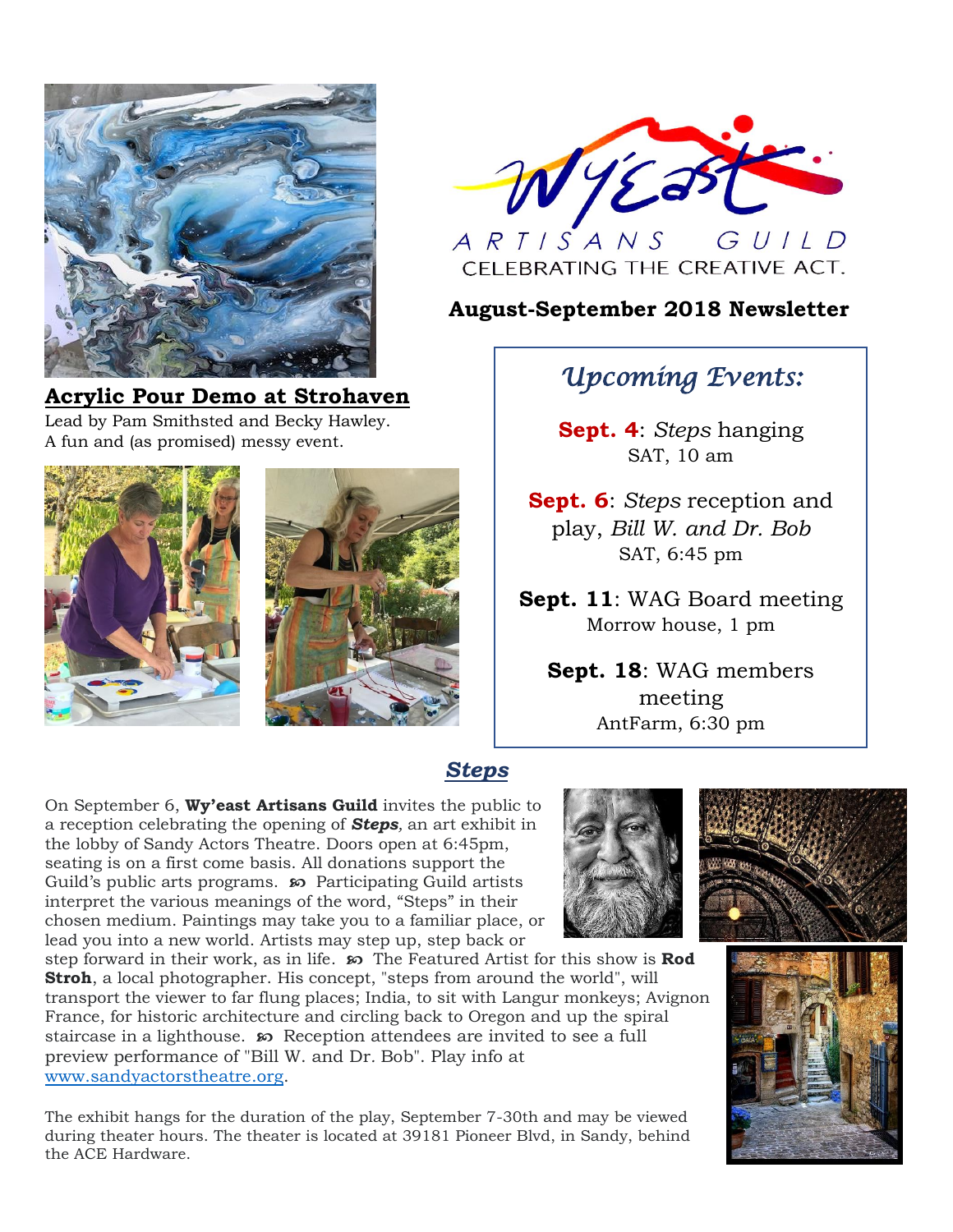## **2018-2019 SAT Season**

#### **Art show themes for the next season of Sandy Actors Theatre**

Play: Over the River and Through the Woods **Art Show: "Good Times"**

Play: Lend me a Tenor **Art Show: "Love"** (Featured Artist PR deadline: Dec 1)

Play: Fuddy Meers Art Show: "Memory Book" (Featured Artist PR deadline: Feb 1)

Play: Other People's Money Art Show: "Shades of Green" (Featured Artist PR deadline: April 1)

SAT prefers that we not exhibit alcohol-related artwork, or nudity that would be inappropriate for children. SAT does not insure the artwork. Donations made at the art show receptions go to WAG.

## **Member News**

#### *Congratulations!*

**Vern Groff** and **Marcia Morrow** got into the Fall Oregon Watercolor Society Show.

The Guild's secretary is going by a new name. **Dawnna Pearson** got married this summer and is now **Dawnna Goudie**. She apologizes (but isn't sorry) for any confusion this causes! She and her husband Nicholas are living in Estacada, but keeping up their Sandy connections.

## **September Members Meeting**

Our meeting will be at AntFarm Café and Bakery on Tuesday the 18th at 6:30 pm. After a little bit of business discussion, we will have a book-art project led by Melody Bush. If you have a hard-back book greater than 166 pages that's ready to be repurposed, bring it along, and a metric ruler (some will be provided). We are going to make folded heart books. *(Example of "book-excavation" by Melody Bush on right.)*

## **Newsletter Featured Artists**

Please send Dawnna Goudie season-appropriate samples of your work in JPEG format for consideration two weeks in advance of the next member meeting.

## WANTED:

#### Hospitality Committee Head

*Thank you, Helen von Struense, for your work in heading up the hospitality committee!* She cannot continue this year, so a

replacement is needed. Duties include circulating a sign-up sheet for

people (ideally 2 each month) to bring fingerfood to member meetings, reminding them several days in advance, and making sure coffee, water, paper plates, and other necessities are provided. (The Guild already has many of these supplies and budgets for them if you need to purchase more.) If this sounds like something you can do, please speak up at the September members meeting!

# WANTED:

#### SAT Featured Artists

If *you are interested in being a featured artist for one of the plays let Marcia Morrow know. If you were a featured artist this last year you would be considered "if" no one is interested.*

#### **Featured Artist PR Requirements:**

\*Featured Artist should be prepared to enter 3 to 5 artworks into the show. (Tag info is due at least a week before each show.)

\*Featured Artist must attend the art reception, held on the Thursday before the play opens.

\*Send photos of at least 2 artworks by the PR deadline for each show. These artworks must be entered into the show. (min. 1MB size)

\*Optional...A photo of you, at an art event or, at the easel, for publicity

\*We need material about your work; inspiration, technique, your history, community activities, or anything readers might find interesting. You can write some of this in a short 'artist statement' and you will be contacted for an additional interview.